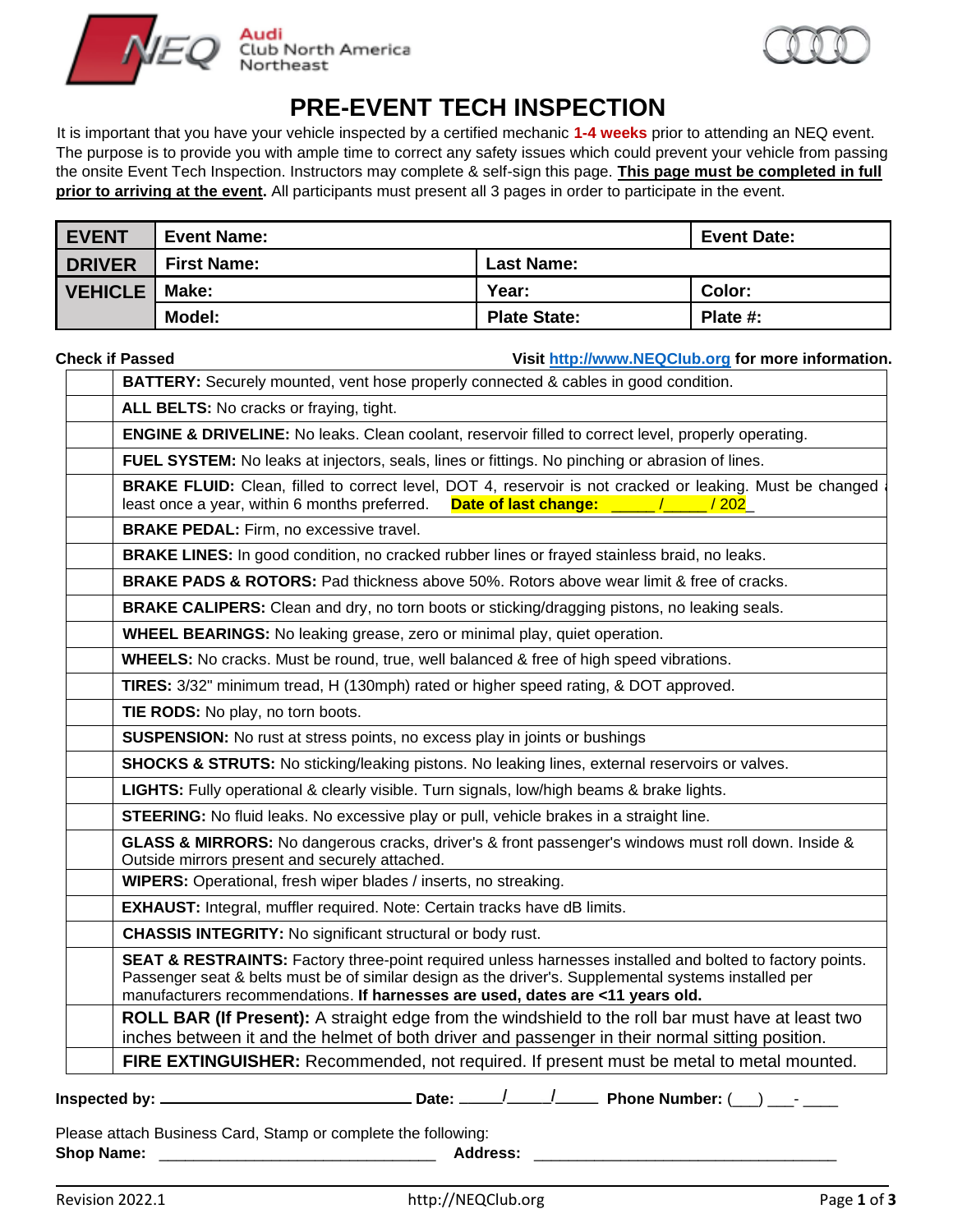



## **EVENT TECH INSPECTION**

The items listed below will be inspected by NEQ staff on site immediately prior to the event at the Event Tech Inspection and a TECH sticker will be applied to your vehicle before you will be allowed to participate at the event. You must have your Pre-event Inspection form completed and signed prior to Event Tech Inspection! Failure to fulfill this requirement will cause your car to fail event tech inspection and therefore you will not be allowed to participate at the event, and no refund will be given!

| <b>EVENT</b>           | <b>Event Name:</b> |                     | <b>Event Date:</b> |
|------------------------|--------------------|---------------------|--------------------|
| <b>DRIVER</b>          | <b>First Name:</b> | <b>Last Name:</b>   |                    |
| <b>VEHICLE   Make:</b> |                    | Year:               | <b>Color:</b>      |
|                        | Model:             | <b>Plate State:</b> | Plate $#$ :        |

#### **Check if Passed**

| Group 1                                                                                                                                                                                                                                                                                   |  |  |
|-------------------------------------------------------------------------------------------------------------------------------------------------------------------------------------------------------------------------------------------------------------------------------------------|--|--|
| LIGHTS: Brake lights, headlights and turn signals - all operational & clearly visible.                                                                                                                                                                                                    |  |  |
| <b>WIPERS:</b> Functional, blades/inserts in good condition.                                                                                                                                                                                                                              |  |  |
| <b>GAS CAP: Tight.</b>                                                                                                                                                                                                                                                                    |  |  |
| <b>HELMET:</b> SA rating of 2015 or 2020. No cracks in paint and chin strap intact.                                                                                                                                                                                                       |  |  |
| TOW HOOK: Installed if available and securely mounted to chassis.                                                                                                                                                                                                                         |  |  |
| Group 2                                                                                                                                                                                                                                                                                   |  |  |
| RESTRAINTS & SEATS: Equivalent for driver and passenger. Harnesses <11 years old                                                                                                                                                                                                          |  |  |
| <b>HEAD &amp; NECK RESTRAINT:</b> Required if harnesses are being used. SFI / FIA tags must be valid.                                                                                                                                                                                     |  |  |
| <b>ROLL BAR:</b> Required for all convertibles without pop up protection. Broomstick -2 Rule in effect.                                                                                                                                                                                   |  |  |
| FIRE EXTINGUISHER: Recommended, not required. Must be mounted metal to metal.                                                                                                                                                                                                             |  |  |
| <b>BATTERY:</b> Mounted securely.                                                                                                                                                                                                                                                         |  |  |
| <b>CHASSIS INTEGRITY:</b> No significant structural body rust.                                                                                                                                                                                                                            |  |  |
| Group 3                                                                                                                                                                                                                                                                                   |  |  |
| <b>ENGINE BAY:</b> No leaks, coolant & brake fluid clean & at required levels, belts tight, throttle free.                                                                                                                                                                                |  |  |
| TIRES: Sufficient tread depth and tire air pressure. Must be DOT approved H rated or higher.<br>*See Vehicle Requirements for additional details*                                                                                                                                         |  |  |
| <b>BRAKES:</b> Pad thickness above 50%. Rotors above wear limit & free of cracks.                                                                                                                                                                                                         |  |  |
| <b>WHEELS:</b> No free play. Nuts / Bolts at manufacturer's torque specification.                                                                                                                                                                                                         |  |  |
| <b>COLLISION AVOIDANCE / BRAKING SYSTEMS:</b> For cars 2014 or newer, these systems must be turned<br>OFF manually by the driver before driving on a racetrack. Determine whether one is present.<br>*Note: This is NOT the same as traction control. Please leave traction control on. * |  |  |
| <b>STICKER:</b> Attach TECH sticker to the driver's side of the rear-view mirror so that the sticker is visible from in<br>front of the car.                                                                                                                                              |  |  |

**NEQ STAFF ONLY: Inspected by: Date:**